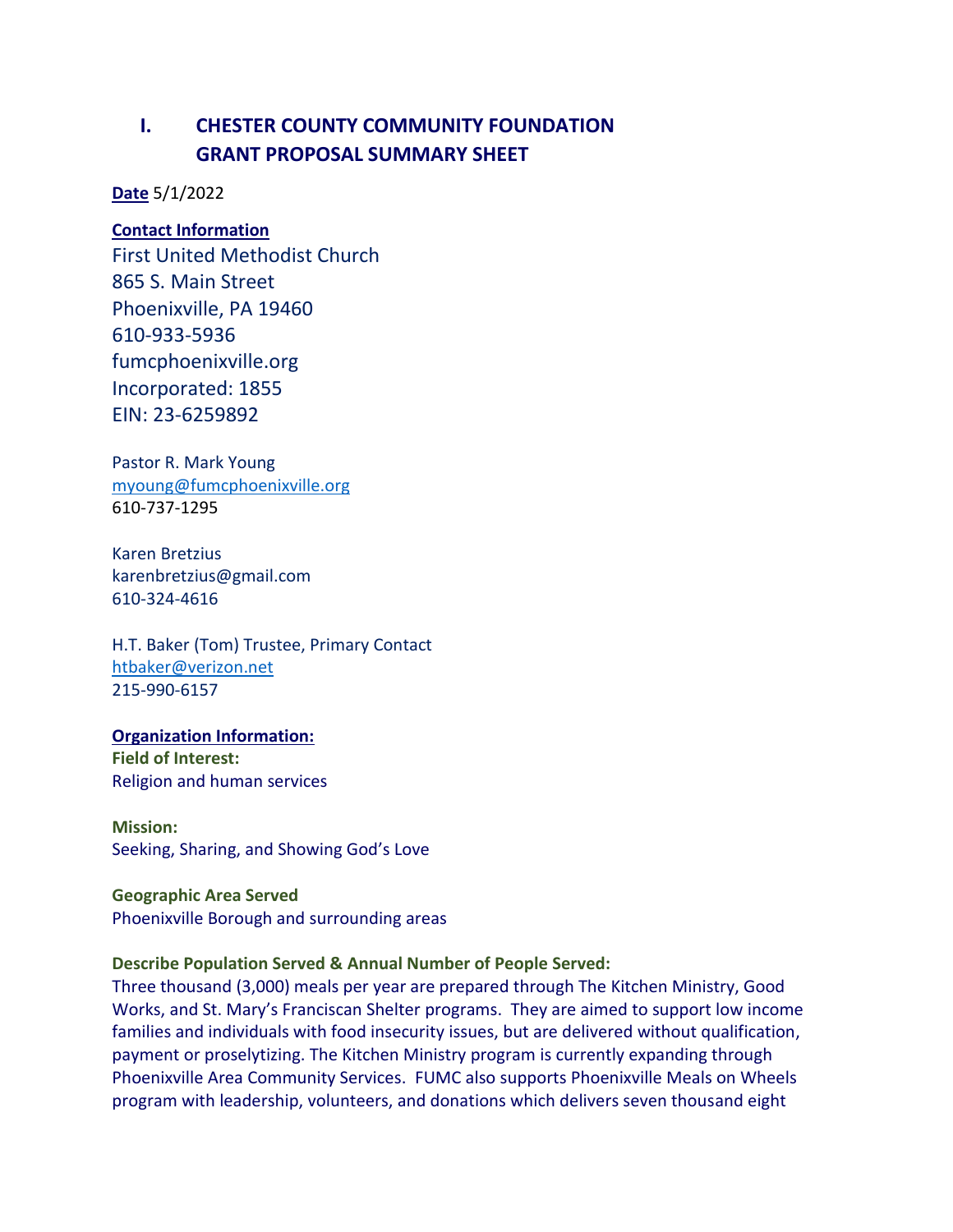hundred meals per year (7,800). We forecast the population experiencing food insecurity will continue to expand as food, fuel, and housing costs increase. These costs always have an ill proportioned impact on the population served.

### **Annual Budget**

In 2022 FUMC budgets \$5,000 100% for program food expenses. Expenditures are supplemented by congregational donations to the program (\$2,000) and a fund raiser Script where prepaid credit cards sold only to the congregation, return a portion of the face value (1,000). Raw food from the FUMC community garden, Phoenixville Hospital, and Phoenixville Area Community Services are utilized, when they are available to lower the costs of meals provided.

Capital or Capacity Building expenditures are not budgeted and have exceeded \$200,000 over the 7 year history of the programs. Funding is provided from capital campaigns, long term savings, memorial gifts, and extra mile giving (in excess of amounts pledged to the general fund). We expect to spend \$50,000 from Memorial Gifts in 2022 to expand oven capacity, upgrade hot water production, and to air condition the space.

**Top 3-5 funding sources:** General Fund (pledged by congregation) Capital Campaign Fund Endowment and long term saving earnings Memorial Gifts Extra Mile Gifts (in excess of pledged support) Script

#### **Is this grant proposal for:**

General Operating expenses which are the cost of the food delivered to the client population. FUMC will build and maintain the capacity in compliance with Chester County Food Safety requirements.

**Grant Amount Requested from the Community Foundation**: \$10,000

### **Proposal Summary:**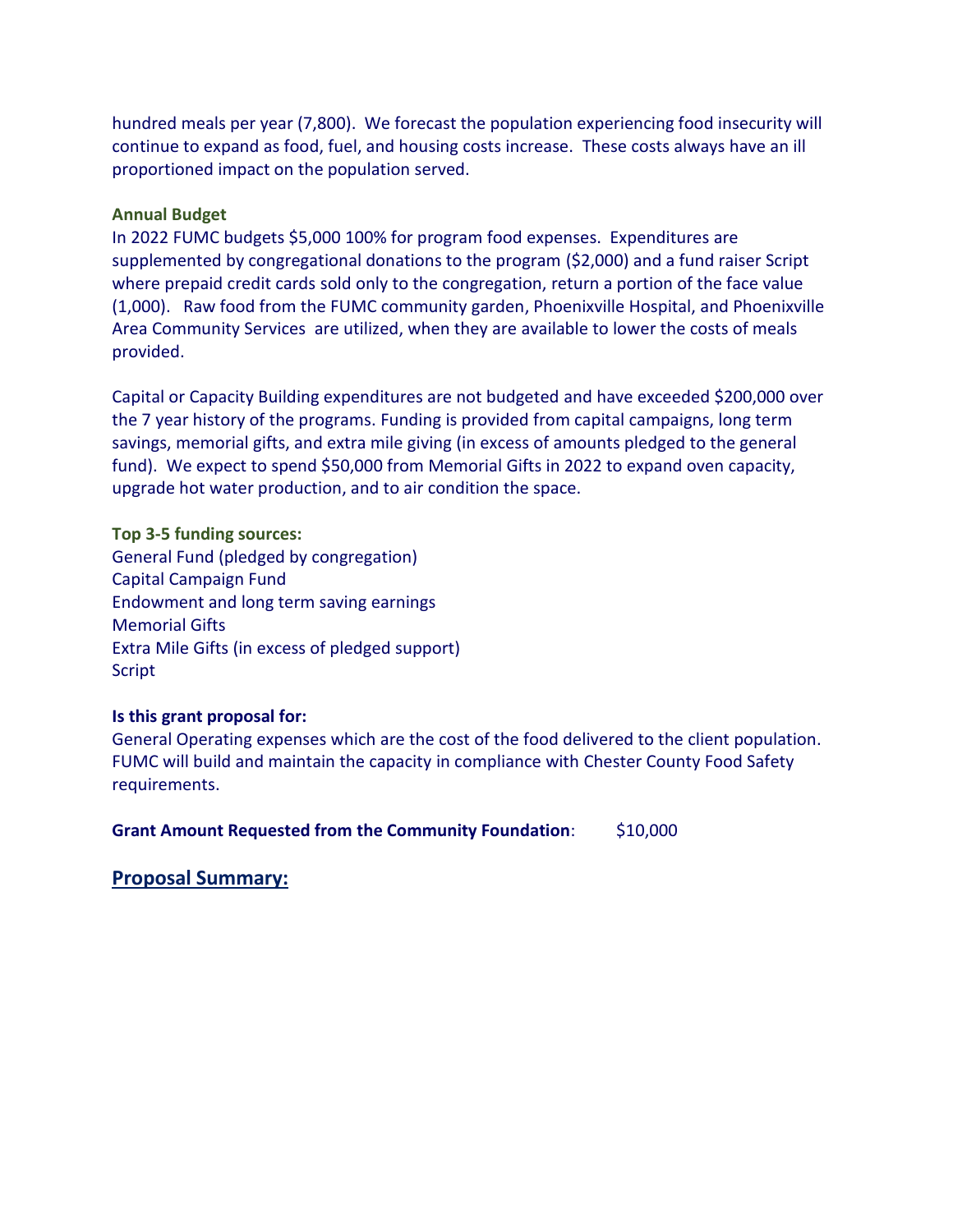



Volunteers Celebrate The Kitchen Ministry delivery of 720 dinner meals in 2015

Matthew 25:35 For I was hungry and you gave me something to eat, I was thirsty and you gave me something to drink, I was a stranger and you invited me in.

# **History and Infrastructure**

The Kitchen Ministry of First United Methodist Church Phoenixville was first established in 2015 as part of a team of area congregations who provided satellite kitchens to support a dinner meal program hosted by St Peter's Episcopal Church. Volunteers from FUMC would prepare a meal, transport, serve, and cleanup the dinner served to those individuals who desired a meal at no charge. All community members were welcomed to participate in the meal.

Since the ministry was focused on serving the public, the Chester County Health Department became involved to ensure that compliance with county food safety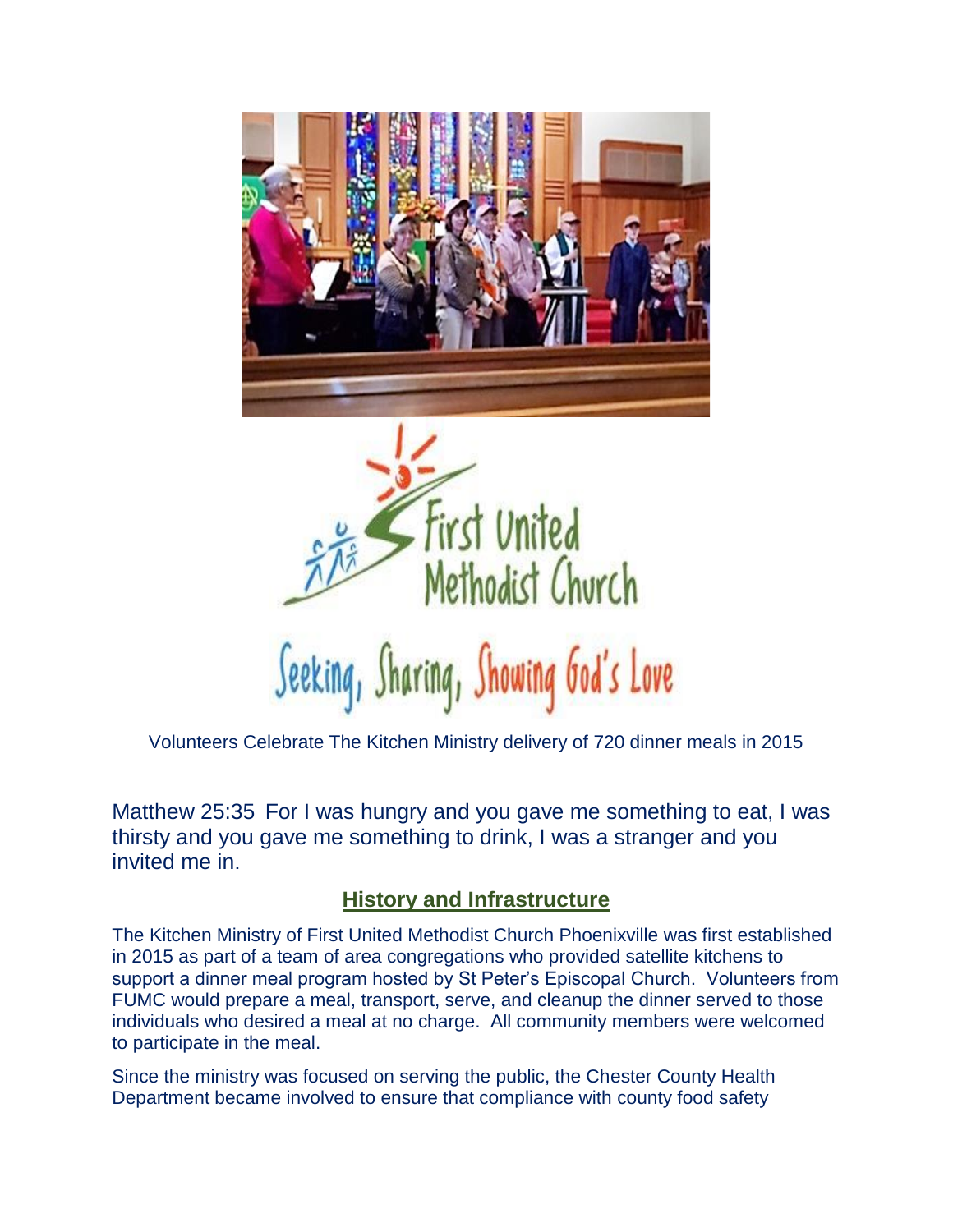regulations were met. FUMC was tasked to renovate our kitchen to include a washable ceiling tile system, impervious counter tops, commercial grade refrigeration and dishwashing appliances, grease trap, stainless steel dishwashing stations, automated fire suppression system, and ventilated cooking surfaces. The initial round of renovations was funded by FUMC and exceeded \$100K.

The Kitchen Ministry is licensed once per year with an onsite inspection by a Chester County Health Department inspector and has been judged to be fully compliant, with no citations throughout the history of the ministry. Pastor Mark Young and Jill Brown serves as a Certified Food Manager for the facility and obtains recertification at five year intervals. This task requires training, coursework, and written exam to become certified. There is also an annual fee to maintain the license.

The Kitchen Ministry is embarking on a second renovation phase to improve the speed and productivity of the ovens used in baking, by purchasing two commercial grade convection ovens. In addition, a gas powered tankless water heater will be added to improve the amount and temperature of hot water supplied to our sinks and dishwasher. We will add air conditioning to the space to improve the comfort of working in the kitchen to volunteers that are older. These upgrades will require a gas line upgrade and electrical circuit breaker box drawn from the main. Estimated expenditure is \$50K and will be funded by contributions of labor, equipment, and sweat equity as well as Memorial Gifts from recently departed members whose devotion to First United Methodist Church we honor.

### **Community Drive Through Program**

Under the able direction of Karen Bretzius The Kitchen Ministry has attracted a pool of 40 volunteers of which 25 to 30 rotate in service monthly to prepare, package, and deliver meals to the Community Drive Through Program. The volunteers are young and old and Karen finds tasks which match their abilities. The Kitchen Ministry has united the congregation of the First United Methodist Church in service to the community of Phoenixville and strengthened our faith. The program impact was even more meaningful during the endless COVID19 period.

Meals Prepared: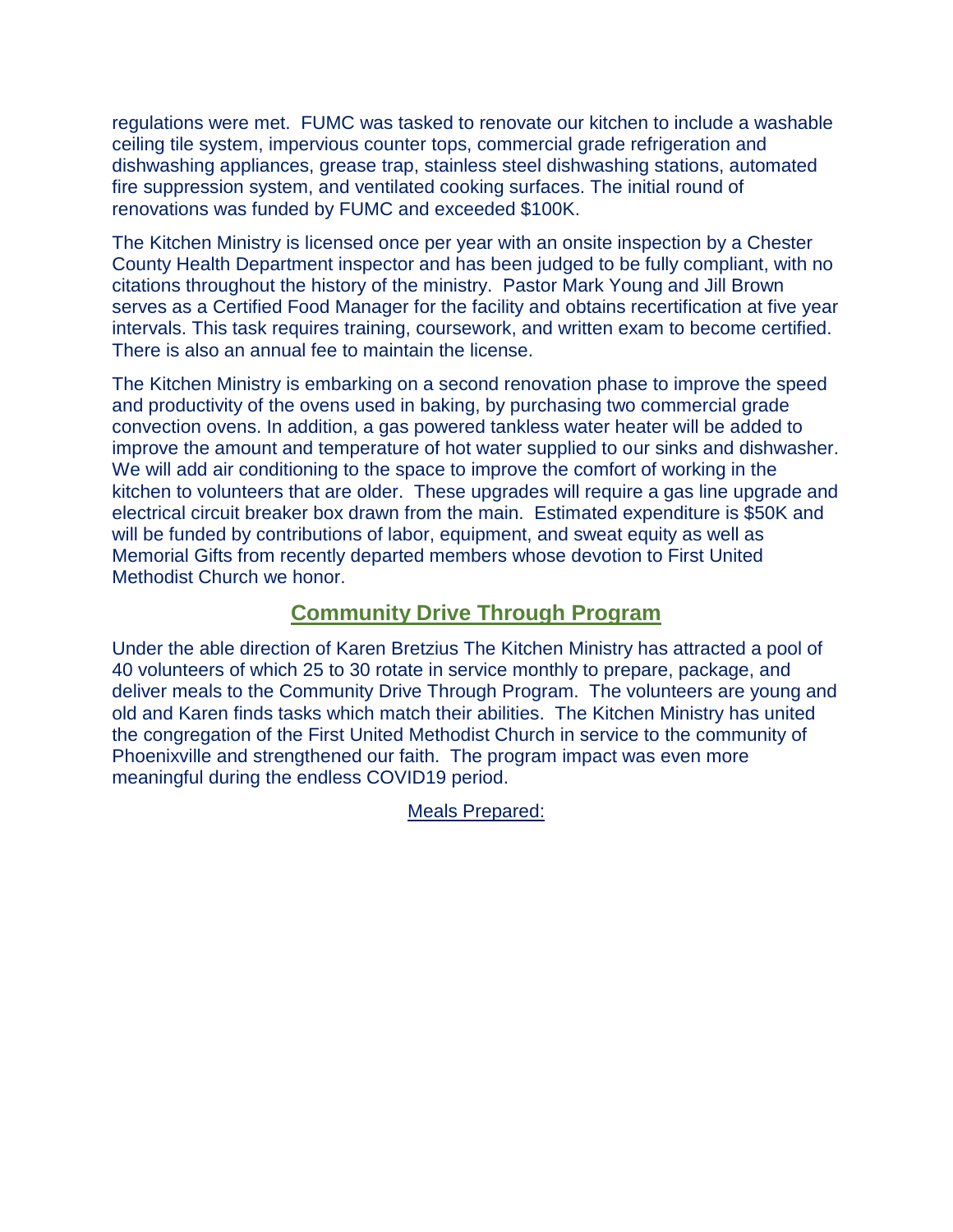

Phoenixville Community Cars Lined UP:



Meals Served: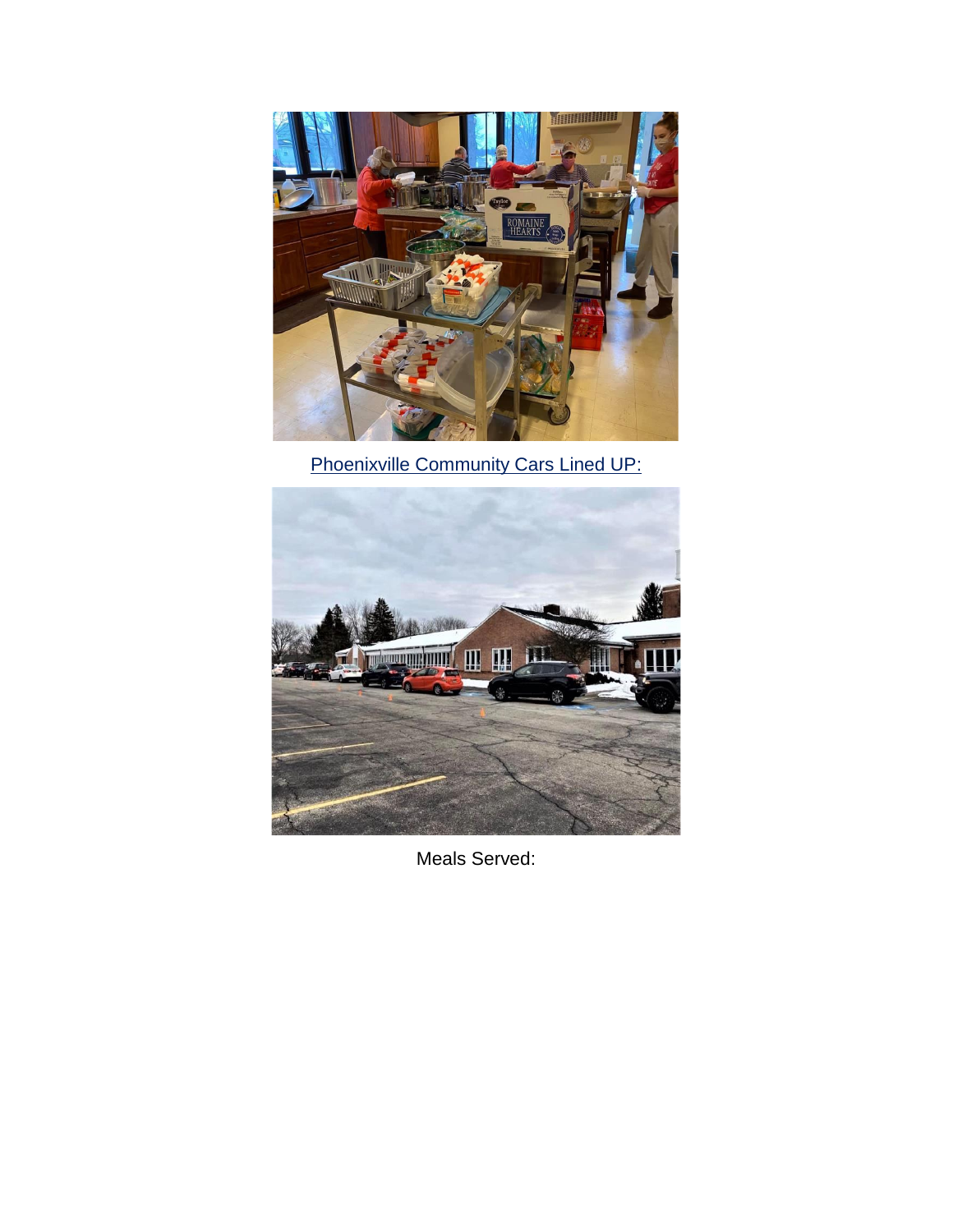

| The Kitchen Ministry Meals Served         |       |       |       |       |       |       |
|-------------------------------------------|-------|-------|-------|-------|-------|-------|
| <b>First United Methodist Church</b>      |       |       |       |       |       |       |
| Phoenixville, PA                          |       |       |       |       |       |       |
|                                           |       |       |       |       |       |       |
|                                           | Year  |       |       |       |       |       |
| <b>Programs</b>                           | 2015  | 2016  | 2016  | 2017  | 2018  | 2019  |
| St. Peter's Episcopal Church              | 720   | 960   | 960   | 1,200 | 1,200 | 1,000 |
| <b>Community Drive Through</b>            |       |       |       |       |       |       |
| Phoenixville Area Community Services      |       |       |       |       |       |       |
| St. Mary's Franciscan Shelter             | 360   | 360   | 360   | 360   | 360   | 360   |
| <b>Good Works</b>                         | 200   | 200   | 200   | 200   | 200   | 200   |
| Dine in Fellowship Hall                   |       |       |       |       |       |       |
|                                           |       |       |       |       |       |       |
| <b>Total Meals Prepared</b>               | 1,280 | 1,520 | 1,520 | 1,760 | 1,760 | 1,560 |
|                                           |       |       |       |       |       |       |
| Phoenixville Meals on Wheels*             | 7,800 | 7,800 | 7,800 | 7,800 | 7,800 | 7,800 |
|                                           |       |       |       |       |       |       |
| <b>Total Meals Prepared and Supported</b> | 9,080 | 9,320 | 9,320 | 9,560 | 9,560 | 9,360 |
|                                           |       |       |       |       |       |       |
| *Meals prepared by Phoenixville Hospital  |       |       |       |       |       |       |

# **New Programs**

First United Methodist Church has a long history of congregational support to the Phoenixville Area Community Services (PACS) non profit. The congregation has